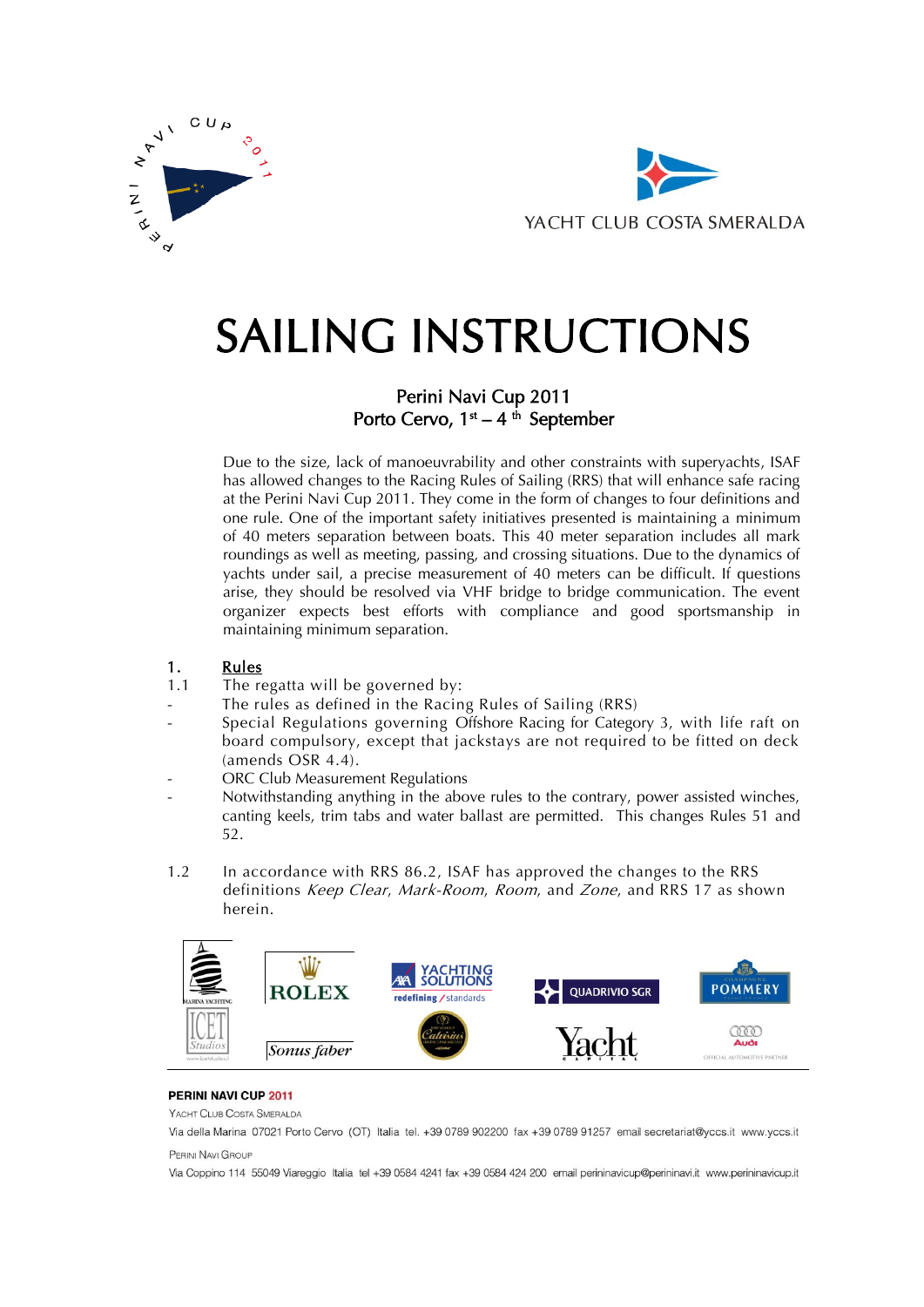



- 1.3 Changes to the Definitions of the Racing Rules of Sailing
- (a) The definition *Keep Clear* is deleted and replaced with: "One boat *keeps* clear of another if the other can sail her course with no need to take avoiding action and with no less than forty (40) meters between the boats."
- (b) The definition *Mark-Room* is deleted and replaced with: "*Room* for a boat to sail to the *mark*, and then *room* to sail her *proper course* while at the *mark*, with no less than forty (40) meters between the boats."
- (c) The definition *Room* is deleted and replaced with: "The space a boat needs in the existing conditions while manoeuvring promptly in a seamanlike way, with no less than forty (40) meters between the boats."
- (d) The definition *Zone* is deleted and replaced with: "The area around a *mark* within a distance of ten (10) hull lengths of the boat nearer to it. A bo at is in the *zone* when any part of her hull is in the *zone.*"
- 1.4 Change to RRS rule 17

(a) Replace rule 17 On the Same Tack; Proper Course with: "17 ON SAME TACK; PROPER COURSE WHEN BEING OVERTAKEN 17.1 A boat being overtaken shall sail her *proper course* from the time the overtaking boat is within eighty (80) meters of her until the overtaking boat is *clear ahead* or more than eighty (80) meters from her. This rule does not apply if the boat being overtaken is required by rule 13 to *keep clear* or if rules 10, 18, 19 or 20 apply. 17.2 An overtaking boat shall not sail within forty (40) meters of the other boat."

- 1.5 No national authority prescriptions will apply except Part 6 of prescriptions of the FIV (Italian Sailing Federation), which will apply only to Italian nationals. A copy of that prescription is in Appendix C.
- 1.6 If there is a conflict between languages, the English text will take precedence.
- 1.7 In the event of a discrepancy between the Notice of Race and the Sailing Instructions, the Sailing Instructions take precedence. This changes rule 63.7.

#### 2. Event classification and advertising

- 2.1 Boats may display advertising in accordance with ISAF Regulation 20, Advertising Code. Boats shall display Event Advertising in compliance with ISAF Regulation 20 and as detailed in these Sailing Instructions.
- 2.2 Boats will be required to display a sponsor's pennant on the backstay throughout the period starting one hour after the completion of registration and ending one hour after the finish of the last race of the regatta.
- 2.3 In addition boats will be required to display the event battle flag throughout the same period but only while moored.
- 2.4 The Organizing Authority will supply the pennant and flag at registration.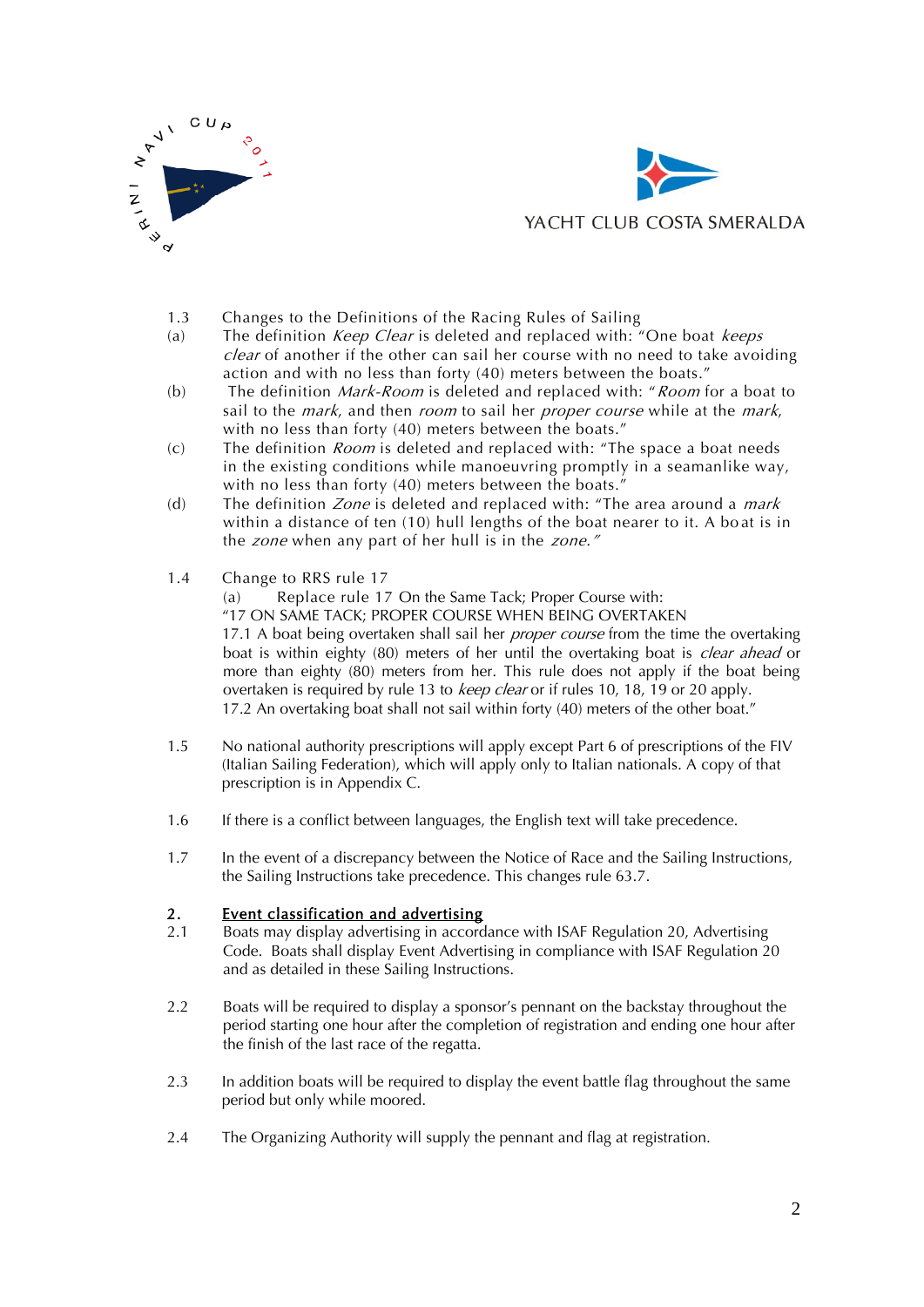



- 2.5 The Organising Authority may also require the installation, at no cost to competitors, of on board video cameras for the official television production and/or a tracking system.
- 2.6 Boats intending to display advertising during the regatta shall state in the entry form the nature of such advertising.
- 2.7 Boats are responsible to inform advertisers and sponsors that no activities advertising any brand will be permitted ashore within the Porto Cervo Marina Area without the consent in writing of the Organizing Authority obtained before the start of the Regatta.

#### 3. Venue

Regatta Headquarters will be located at the YCCS Club House and the Official Notice Board (ONB) will be located in front of the entrance of the YCCS Club House.

#### 4. Registration Formalities

To qualify as an official competitor the following shall be completed with the Race Office by 17.00 hours on September 1<sup>st</sup>, 2011:

- Acceptance of the Notice of Race as set out in the Entry Form;
- Disclaimer of liability as set out in the Entry Form;
- Media rights consent as set out in the Entry Form.

# 5. Amendments to the Sailing Instructions and Notices to Competitors<br>5.1 Any amendments to the Sailing Instructions will be posted on the

- Any amendments to the Sailing Instructions will be posted on the ONB no later than 09.30 hours on the day it comes into effect except that changes to the programme shall be posted by 20.00 hours on the day before the change takes effect. It is the responsibility of competitors to acquaint themselves with these notices. A copy of each amendment may be placed in each boat's mailbox located in the Regatta Headquarters.
- 5.2 Notices to competitors will be posted on the ONB.

#### 6. Signals made ashore

- 6.1 Signals made ashore shall be displayed on the official flag staff located at the Terrace of the YCCS Club House.
- 6.2 The display or removal of signals ashore will be announced by sound signal and possibly via radio on VHF Channel 72. There will be no grounds for request of redress in the case of mistakes or omission of sound or radio signals. (This amends RRS 62).
- 6.3 Race Signal flag "AP" (Answering Pennant) means "race not started are postponed. The warning signal will be made 60 minutes after removal unless at that time the race

is postponed again or abandoned. This changes RRS Race Signals."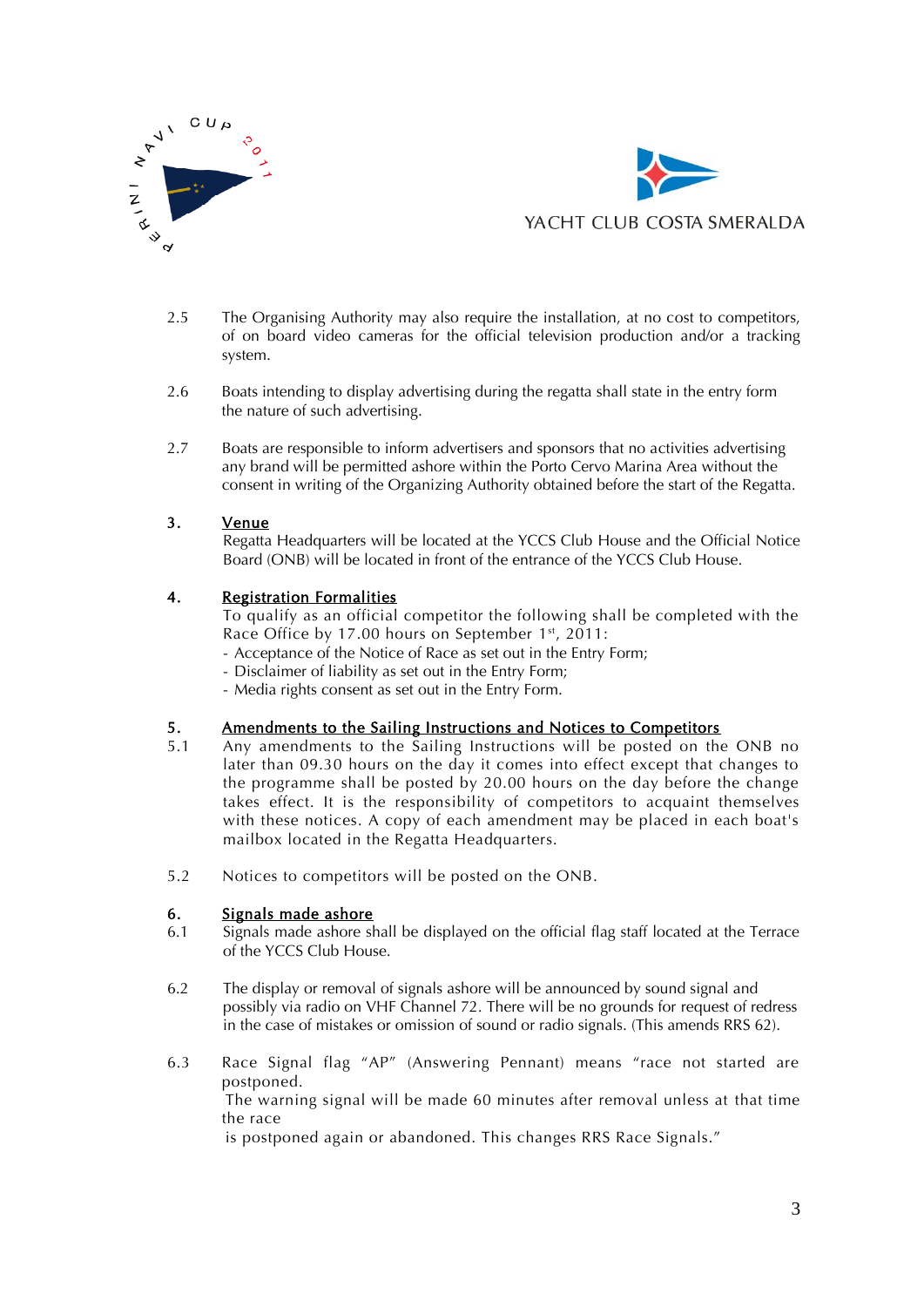



### 7. Programme

7.1 The programme will be as follows:

Thursday 1<sup>st</sup> September Inspections, Registrations and Briefing<br>
Friday 2<sup>nd</sup> September **Inspections** Race (Marina Yachting Race Day) Race ( Marina Yachting Race Day) Saturday  $3^{rd}$  September Race ( AXA Race Day)<br>
Sunday  $4^{th}$  September Race ( Quadrivio SGR Race ( Quadrivio SGR Race Day) and Prize Giving

3 races are scheduled of which one race will constitute a series.

- 7.2 The Organizing Authority and/or the Race Committee reserve the right to modify the above programme according to weather conditions and/or other unforeseen reasons.
- 7.3 The scheduled Warning Signal for the first boat to start each day at 12.00 hours.

#### 8. Safety Officer

- 8.1 Each yacht shall designate a Safety Officer and submit his or her name and local mobile phone number to the Race Office at registration.
- 8.2 The Safety Officer must be a member of the afterguard whose primary responsibility will be collision avoidance and have no other responsibility above and beyond safety related matters (collision avoidance, safety communication, navigation, etc.).
- 8.3 The Safety Officer will be responsible for communications on the Bridge to Bridge Safety Channel (refer to SI paragraph 20 ) and any other communications which enhance the safety of the yacht.
- 8.4 The Safety Officer must attend any pre or post race briefings and will be responsible for ensuring the Course Log and Declaration Sheet are returned to the Race Office as soon as practical following racing.

#### 9. Captain's Briefing and Mandatory Safety Briefings

- 9.1 The pre-regatta Captain's Briefing will be held on September  $1<sup>st</sup>$  at 18.00 hours at the YCCS. Attendance is mandatory for the Boat Captain, designated Safety Officer and Racing Tactician (if applicable).
- 9.2 There may be the need for a pre or post-race safety meeting depending on safety issues on the race course on a given day. Yachts will be notified via VHF and mobile telephones. These meetings will be mandatory for Boat Captains, Safety Officers and Racing Tacticians.

#### 10. Course Log & Declaration Sheet

The Course Log & Declaration Sheets will be distributed to Safety Officers at the Captain's Briefing. The document will call for information including, mark rounding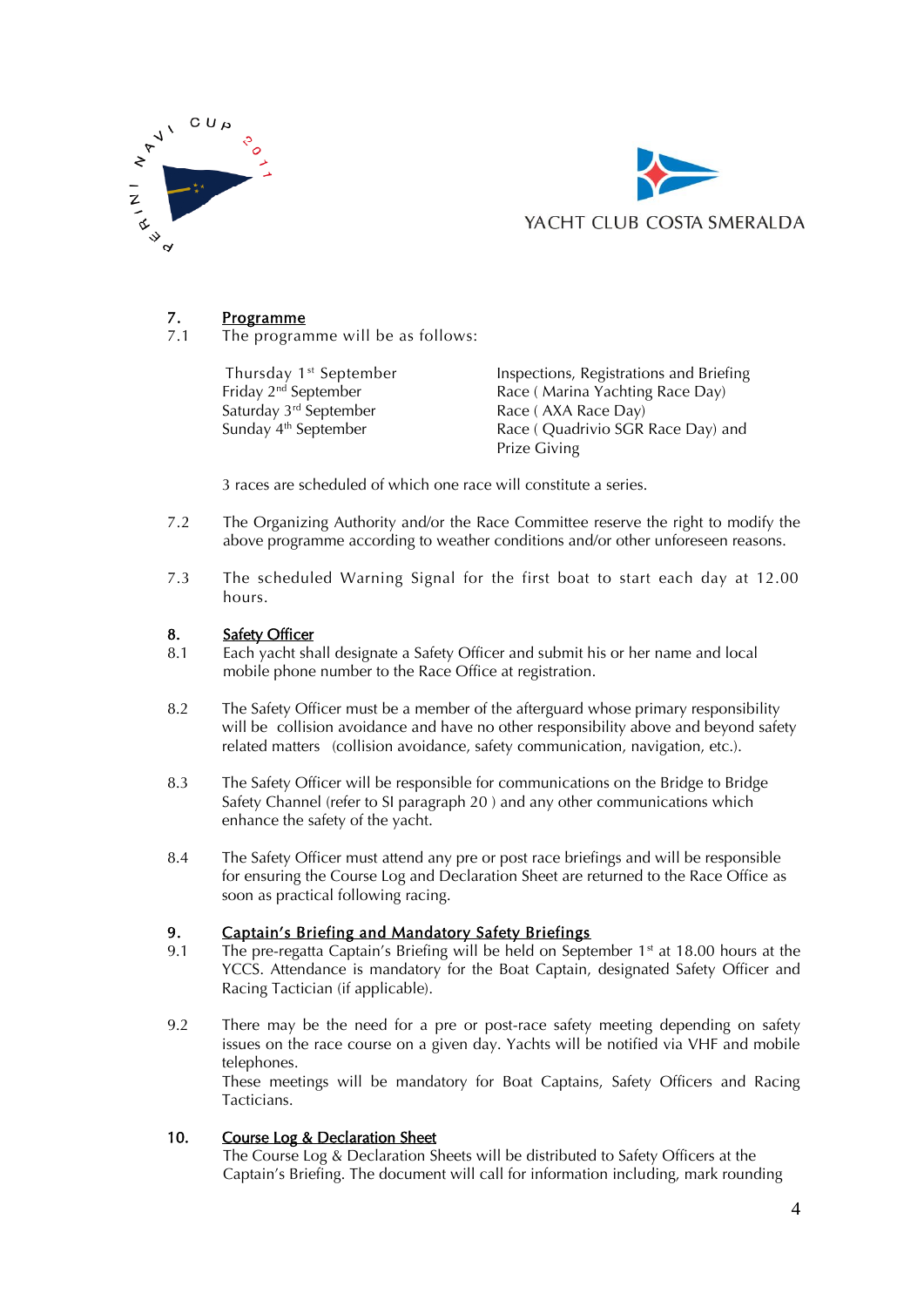



times, recorded wind speed and direction, anomalies encountered in navigating the course, and safety related incidents your yacht is involved in. Completed documents are to be submitted to the Race Office as soon as practical after racing, but no later than 2 hours after each yacht finishes racing.

#### 11. Use of Engines and Thrusters

- 11.1 For safety reasons, boats are encouraged to run their engines in neutral at any time during the race. Engines may be put into gear and thrusters may be used at any time during the race for a boat to take such action as will best aid to avoid a collision.
- 11.2 A boat that puts her engine in gear or uses her thruster at any time after four minutes prior to her individual start, must submit a written declaration of "engine use" to the Race Office as soon as practical after racing, stating the time the engine was in gear or thruster used, the reason for using it, and any potential competitive gain.
- 11.3 The race committee will review all declarations on engine and thruster use to determine whether use was appropriate and if there was competitive gain. The use of engine or thruster at any time shall not be ground for protest by another boat. This changes RRS 60.1.

# 12. Staggered Starting Procedure<br>12.1 The Perini Navi Cun features

- 12.1 The Perini Navi Cup features a Staggered Start with the slowest rated yacht starting first. The starting time gap between yachts will be 2 minutes with the starting order outlined in Appendix ALPHA. Appendix ALPHA will be published by the Organizing Authority when registration is completed.
- 12.2 Rule 26 is changed to:

Races shall be started by using the following signals. Times shall be taken from the visual signals for the first starter and VHF broadcasts thereafter. The absence of visual signals shall be disregarded.

The interval between starts will be 2 minutes with no visual signals for boats with the exception the first and last starters. The race committee will use a sound signal for each start and attempt to broadcast on VHF 72 the name of each boat starting.

| Signal                           | Flag              | Sound   | <i>Minutes Before</i><br>1st Starting Signal |
|----------------------------------|-------------------|---------|----------------------------------------------|
| Warning                          | Class flag D      | 1sound  | 5                                            |
| Preparatory 1 <sup>st</sup> boat | P Flag            | 1 sound | $\mathcal{D}$                                |
| Starting 1 <sup>st</sup> boat    | P Flag<br>removed | 1 sound | 0                                            |
| Starting 2nd boat                |                   | 1 sound | $-2$                                         |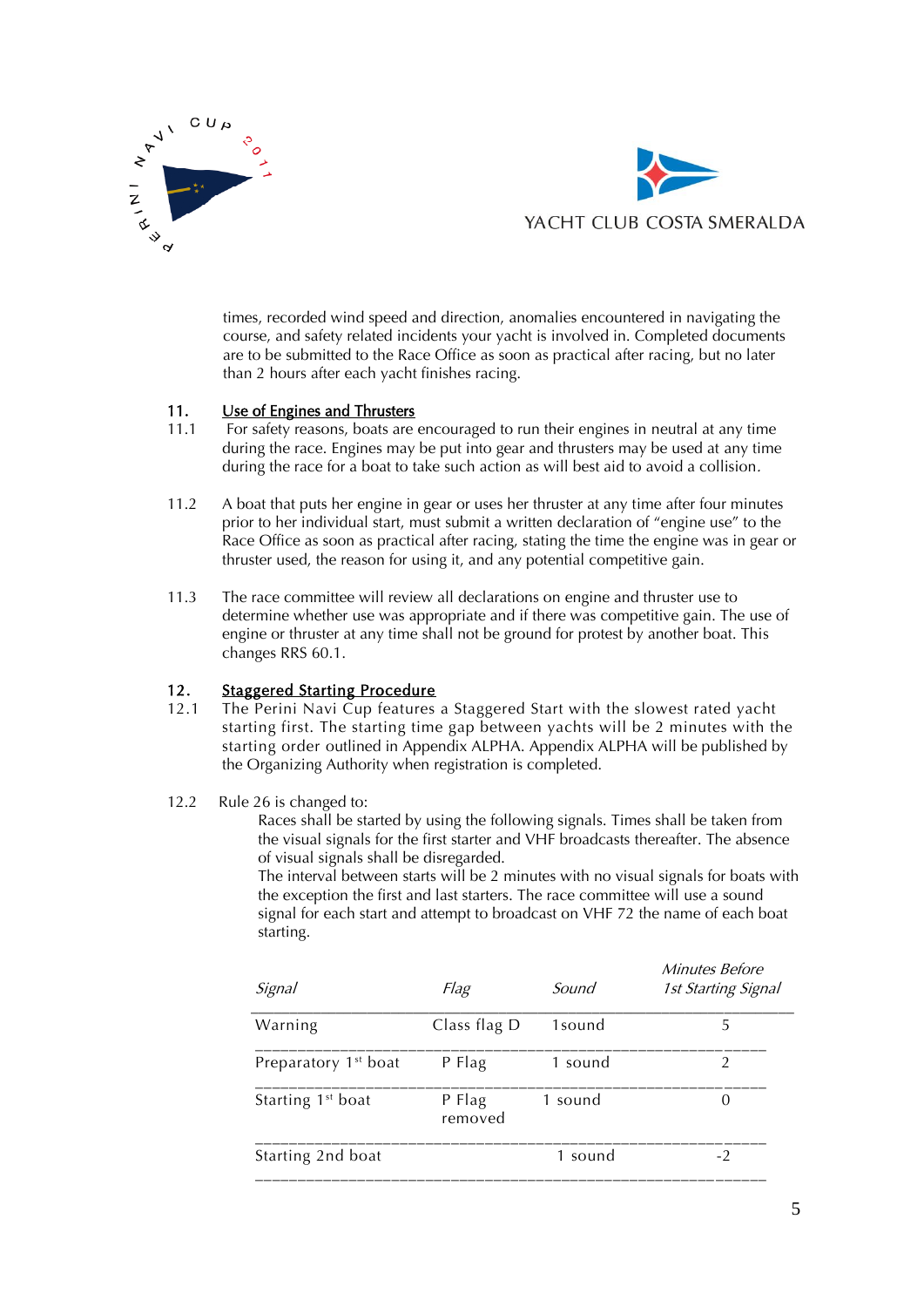



Etc.

| Starting last boat | Class flag D<br>removed | sound |
|--------------------|-------------------------|-------|

Apart from the first boat, a boat's preparatory signal is the starting signal for the previous boat.

- 12.3 In accordance with RRS 26 the flag utilized as the Class Flag will be Flag "D". At or before the warning signal for the first boat, the Race Committee will display the number of the course to be sailed on a number board on the Race Committee signal boat.
- 12.4 The starting line will be between a staff displaying an orange flag on the Race Committee Boat at the starboard end of the line and the starting mark at the port end. The starting mark may be replaced by a Service Boat displaying an orange flag. In this case the starting line will be between the staffs displaying an orange flag on each boat. The Race Committee Boat and/or Service Boat on the starting line may hold their position with the use of engines. Both the Race Committee Boat and the Service Boat rate as marks.
- 12.5 The starting area will extend 200 meters on either side of the starting line and 400 meters on the pre-start side of the line. Boats which are not in their starting sequence (5 minutes prior to their starting time) shall stay clear of the starting area.
- 12.6 Support boats shall stay outside areas where boats are racing from the time of the preparatory signal for the first boat to start until all boats have finished, the race committee signals a postponement, general recall or abandonment or until the boat supported has retired. Infringement of this rule by a boat's support vessel may result in the imposition of a time penalty against that boat by the International Jury.

#### 13. Recalls

There will be no individual recalls. Any boat crossing the starting line early shall not restart and will be awarded a 5 minute penalty. A boat that crosses the starting line more than 3 minutes early will not be scored. A boat starting later than 5 minutes after her starting signal will be scored Did Not Start. This modifies rule 28.1, 29.1, A 4 and A 5.

#### 14. Starting Area - Courses - Finishing Line - Marks

Starting Areas, courses, finishing lines and marks are described in Appendix Bravo, Coastal and Island Courses - Edition September 2011.

#### 15. Committee Boat, Jury Boat, Service Boats and Press Vessels

15.1 The Race Committee boat will be identified by a large burgee of the YCCS and/or the event's flag. The Race Committee boat will normally be the signal boat.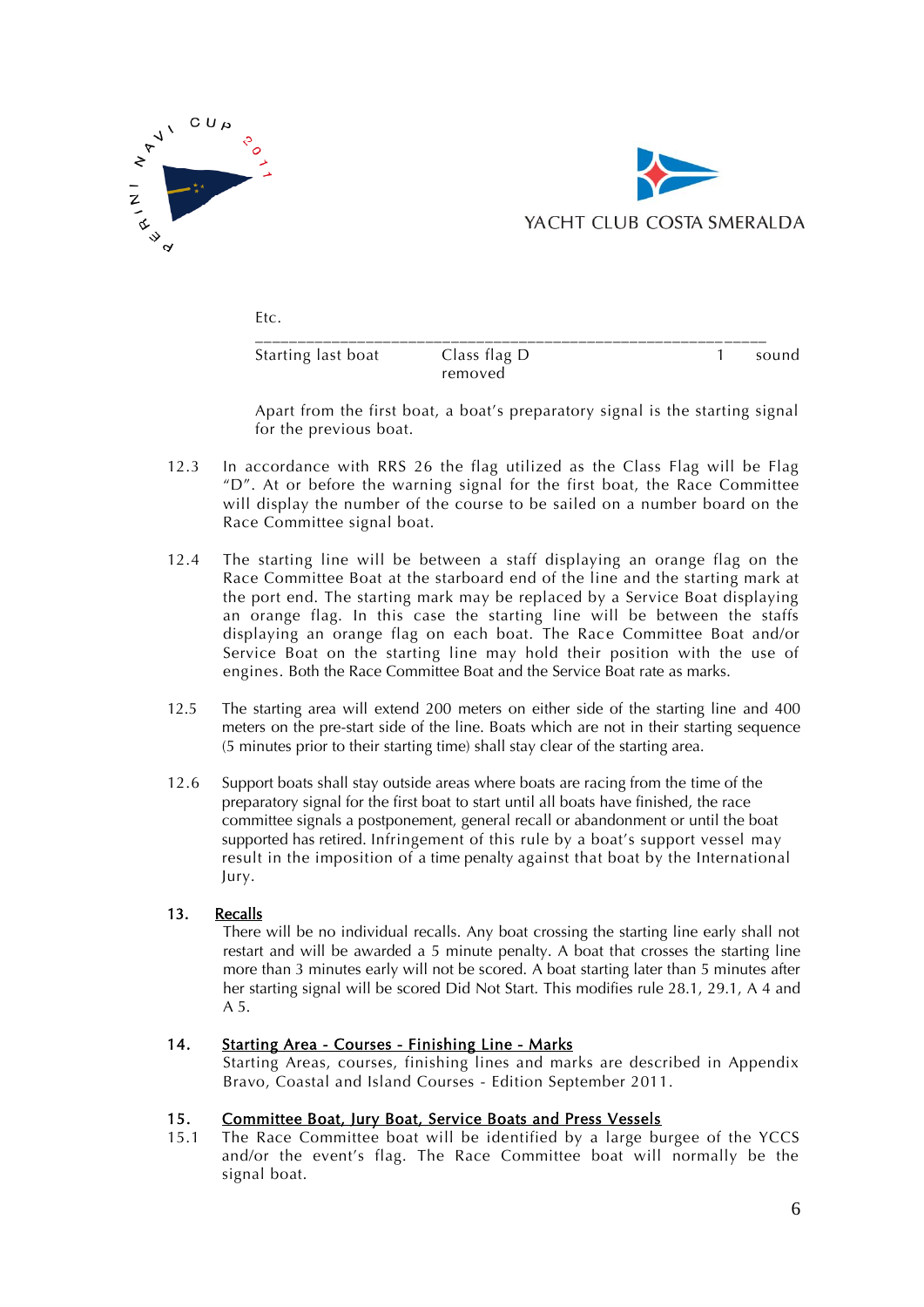



- 15.2 Service vessels will be marked by a flag with a red letter "S" on a white background.
- 15.3 The Jury Boats will display a white flag with "J ".
- 15.4 Vessels used by Press, Photographers, Film Crews, VIP's, etc. are not under the jurisdiction of the Race Committee.

#### 16. Time Limits

The time limit is 18.30 hours except the last day of the regatta when it will be 18.00 hours. If at least one boat sails the course and finishes within the time limit, all other boats which complete the course within 90 minutes after the arrival of the first boat will be scored. Boats failing to finish within 90 minutes after the finish of the first boat will be scored one position worse than the last scored yacht . However on the last day of the regatta a period of 60 minutes shall be substituted for the period of 90 minutes. (This changes RRS 35 and A4). In case of postponement of the starting time the time limit will not be changed.

# 17. Scoring<br>17.1 A boat's

- A boat's series score will be the total of her race scores.
- 17.2 The decisions concerning the course distance, wind strength and the percentage and/or different directions of the wind are the responsibility of the Race Committee and are not grounds for request of redress. (Amends RRS 62).
- 17.3 Immediately after and/or during the arrivals of boats informal and provisional results may be issued by the Secretariat for information only. Formal final results shall be signed by the Race Committee.

# 18. Penalty Systems<br>18.1 A vacht shall

- A yacht shall not take a Two-Turns Penalty.
- 18.2 The Scoring Penalty as provided in Rule 44.3 shall apply except that Rule 44.3(c) is deleted and replaced with the following: "44.3 (c). The elapsed time for a boat that takes a Scoring Penalty shall be the elapsed time she would have been allocated without that penalty increased by 3%. If she takes more than one Scoring Penalty in a race, her elapsed time will be increased by 3% for each Scoring Penalty taken."
- 18.3 A yacht that has broken rule 31 (touching a mark) shall not take a One-Turn Penalty. The yacht will be penalized and her elapsed time will be increased by 3%. This modifies rule A 5.
- 18.4 The Jury may impose a penalty less than disqualification (including no penalty) in the event of a breach of a rule other than a rule of Part 1 and 2 of the RRS.
- 18.5 Breaches of instructions 2.2, 2.3, 11, 12.7, 12.8 and 21 will not be ground for a protest by a boat. This changes rile 60.1 (a).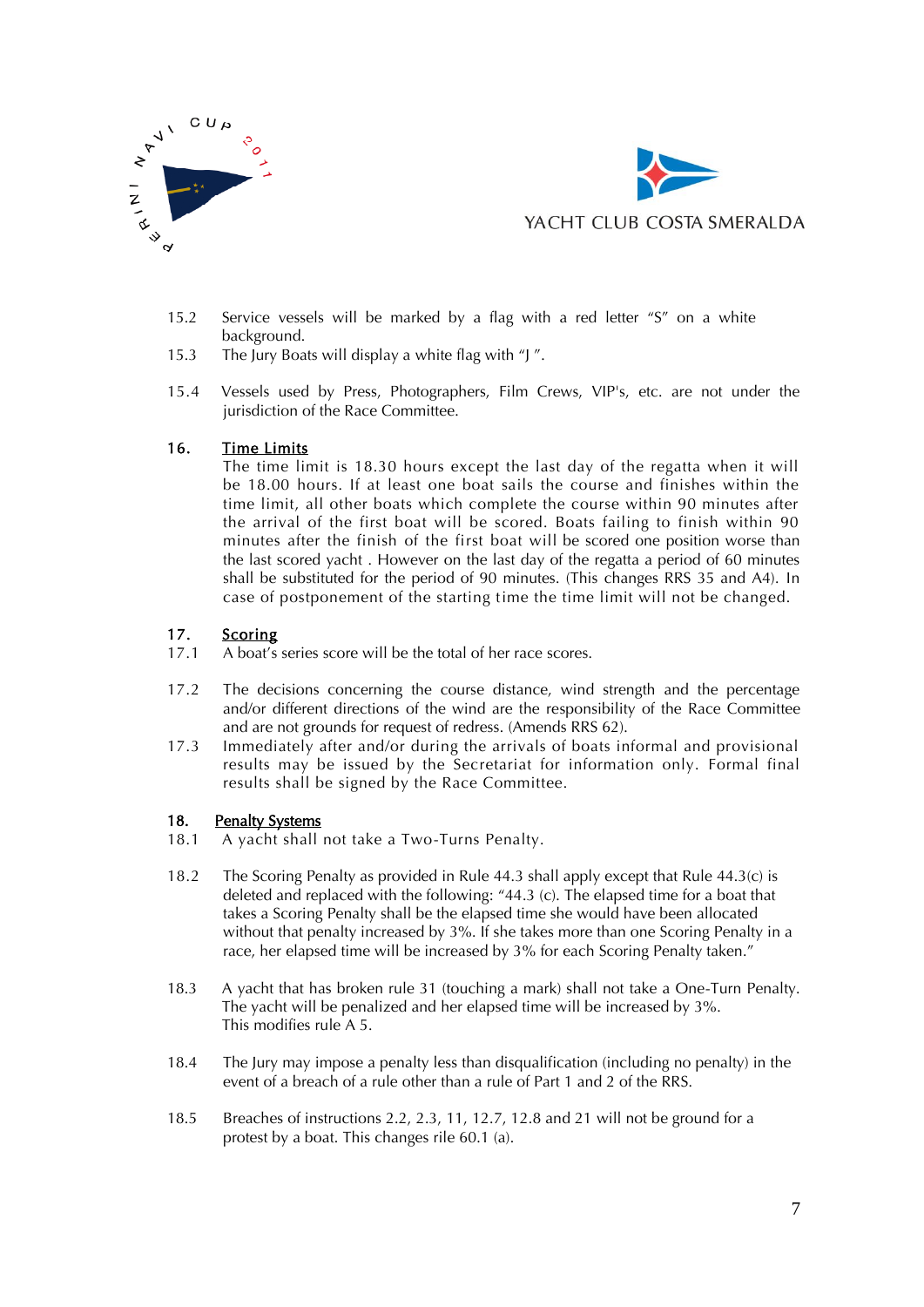



#### 19. Protests

- 19.1 Protests shall be made in accordance with RRS 60 and 61.
- 19.2 Protests forms are available at Regatta Headquarters and the completed Protest Form shall be lodged there within 90 minutes after the last boat has finished the race of the day.
- 19.3 Schedule of hearings will be posted on the ONB as soon as possible. Protests shall be heard as soon as possible in approximately the order received. All persons involved in the hearings shall remain in the vicinity of the Jury Room.
- 19.4 The Race Committee or International Jury intending to protest a boat under Rule60.2(a) or Rule 60.3(a) because of an incident observed in the racing area shall inform her after the race by posting a notice on the ONB within the protest time limit.
- 19.5 On the last day of the Series a request for reopening a hearing held on the previous day shall be lodged within the protest time limit. On the last day of the Series for the purpose of RRS 66 and 62.2 the time limit will be no later than 30 minutes after being informed of the decision of the protest (RRS 65) or of the relevant incident (RRS 62.2). (Amends RRS 62.2 and 66).
- 19.6 A list of the ratings of the boats will be posted on the Official Notice Board as soon as possible on the 1st September. The Protest Time Limit for Rating Protests for boats, except relating to changes made during the regatta, will expire six hours after the ratings are posted. The protest shall indicate the matters to be examined. Rule 64.3(d) shall apply.
- 19.7 It is the boat's representative's sole responsibility to check the protest notices at the end of the protest filing time to see if she is cited in a protest. Competitors are reminded of RRS 63.3 (b).
- 19.8 Decisions of the International Jury will be final as provided in RRS 70.5.

#### 20. Communication ( VHF Radio – Mobile Phones - AIS)

- 20.1 The race committee will use VHF Channel 72 for communication. All competitors must monitor this channel from the time they approach the starting area until departing the finishing area following the race.
- 20.2 The Race Committee broadcasts will be made on VHF 72. The first broadcast each morning will be transmitted at 10.00 hrs to relay the Race Committee intent that day. At time check may be transmitted by the Race Committee over VHF Channel 72 approximately 30 minutes before the warning signal of each day race.
- 20.3 There shall be no claim for redress by a boat in the case of failure to make a radio transmission, delay or error in a transmission, or failure to receive or hear a transmission. This changes RRS 60.1 (b) and 62.1 (a).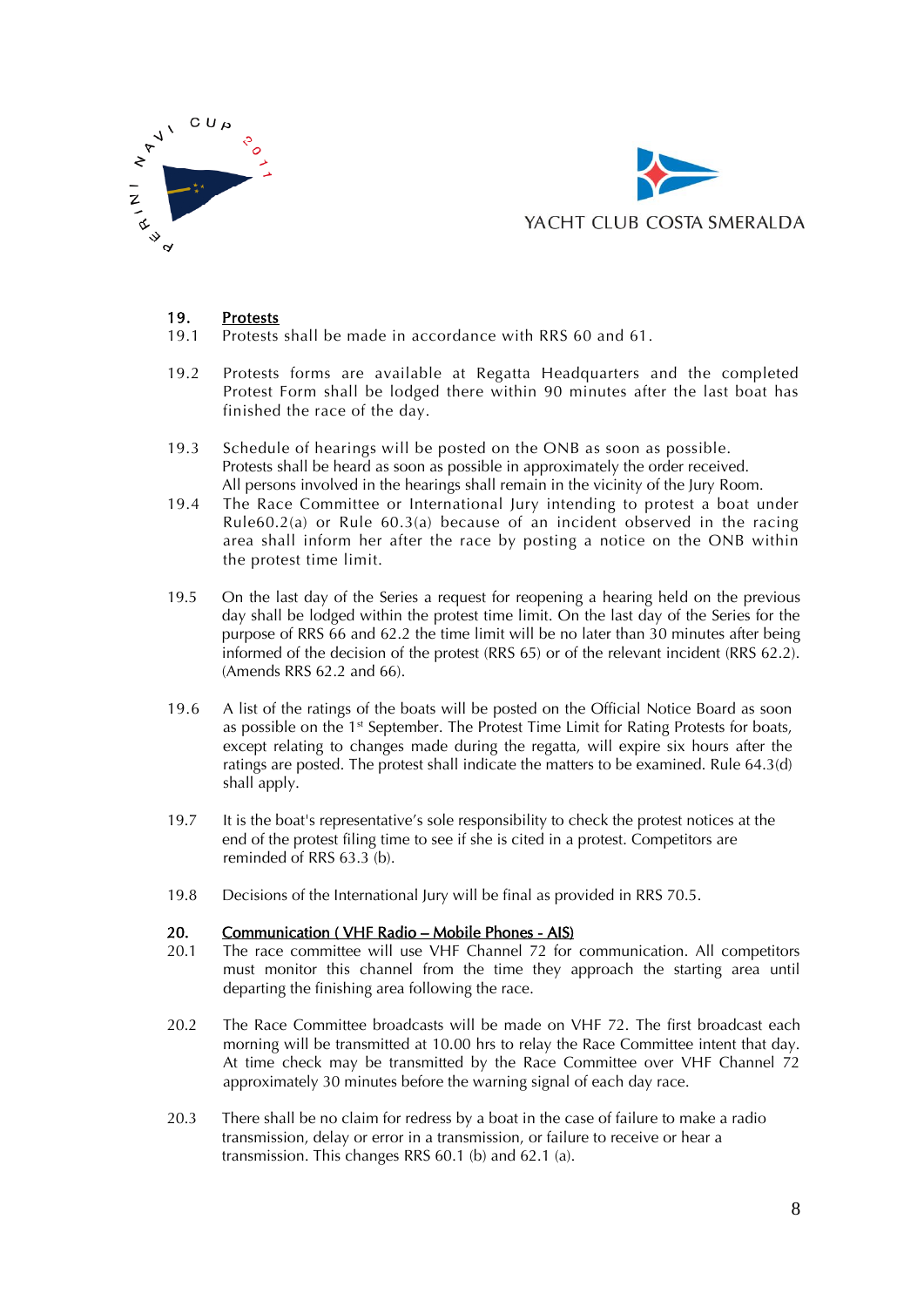



- 20.4 The Bridge to Bridge Safety Channel is VHF 08. All yachts must maintain an active radio watch on VHF 08 from their approach to the starting area until departing the finish area following the race. This channel should be used in close quarters to determine other yacht's intentions, resolve confusion and assist with collision avoidance. If VHF 08 is congested, yachts may also use race committee VHF channel 72 for collision avoidance.
- 20.5 Back up to the Bridge to Bridge Safety Channel will be mobile phone communications. All competitors will be provided with a list of mobile phone numbers for each yacht's Boat Captain and Safety Officer. Telephone communication is strongly encouraged when the VHF safety Channel is in use. This changes RRS 41.
- 20.6 Yachts equipped with an Automatic Identification System (AIS) are required to operate their AIS system from the time they approach the starting area until departing the finishing area following the race. This can assist in maintaining safe separation between yachts and collision avoidance.

#### 21. Retirement

- 21.1 A boat that retires from a race shall notify the Race Committee Boat by hailing or on VHF channel 72 before leaving the race area, or the Race Office immediately after arriving ashore.
- 21.2 Boats that do not leave the harbour shall notify the Regatta Headquarter before 11.00am.
- 21.3 A boat forced to return ashore to a point different than its assigned mooring place at Porto Cervo Marina or that cannot reach the Marina by its own means shall inform the Regatta Headquarters of its circumstances immediately by calling any of the following:<br>- YCCS Race Office
	- Phone  $n^{\circ}$  + 39 0789 902200 - Race Committee VHF Channel 72

#### 22. Moorings

Free moorings will be available at Porto Cervo Marina as detailed in the Notice of Race. Boats shall only use the moorings assigned to them.

Mooring fees will be applied for boats not respecting the assigned mooring place.

For assistance with the mooring please contact the Marina Office on VHF Channel 9.

On arrival in Porto Cervo all boats shall register with the Marina Office.

Provision of water and electricity is not included in the Entry Fee and must be requested at the Marina Office. Payment for these services must be made to the Marina Office.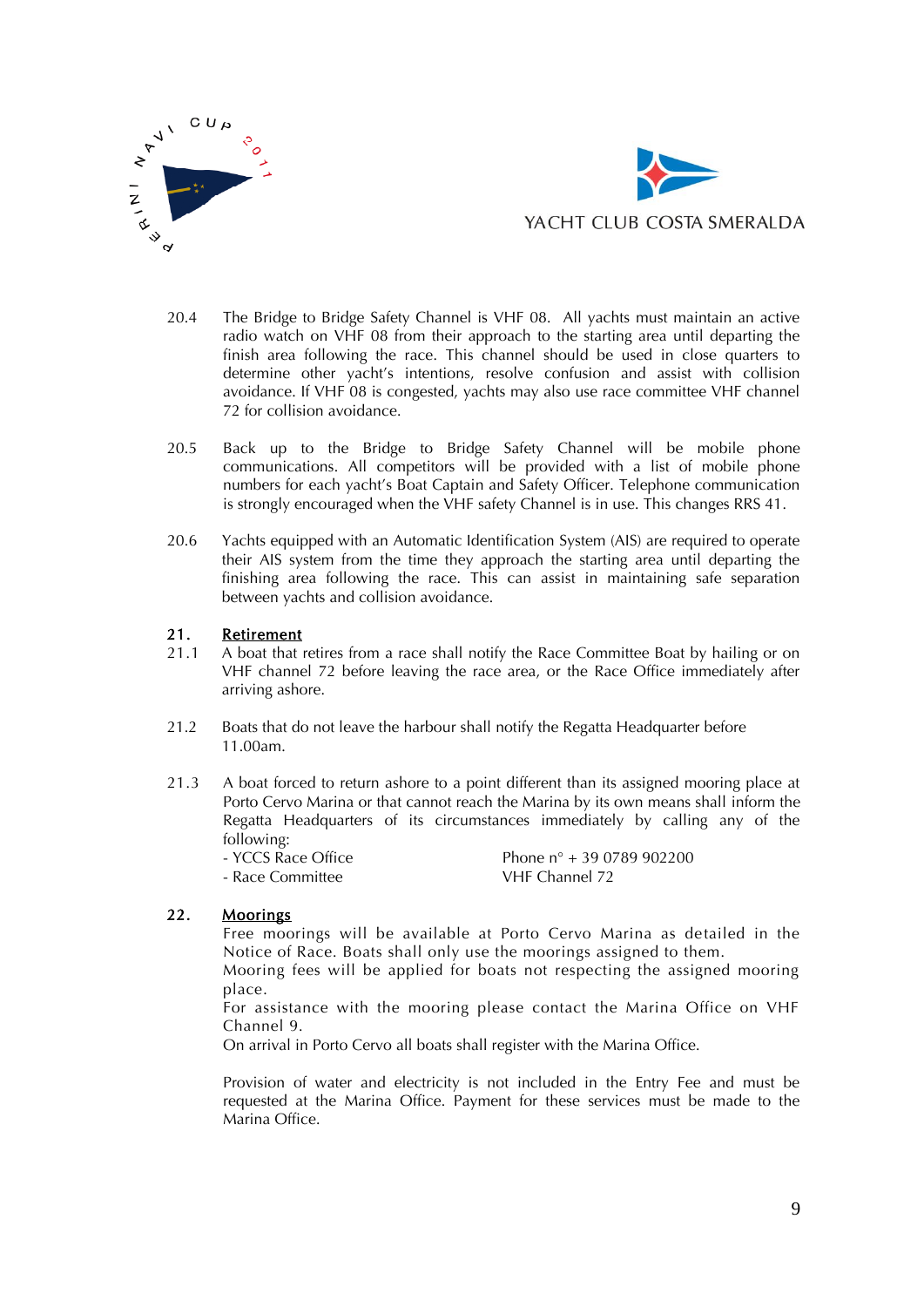



#### 23. Control, Measurement and Inspection

Boats may be inspected and/or check measured at any reasonable time before or during the regatta. Boats shall only be measured by measurers pre-approved by the O.A.

#### 24. Trophies

Prizes will be awarded in accordance with the Notice of Race.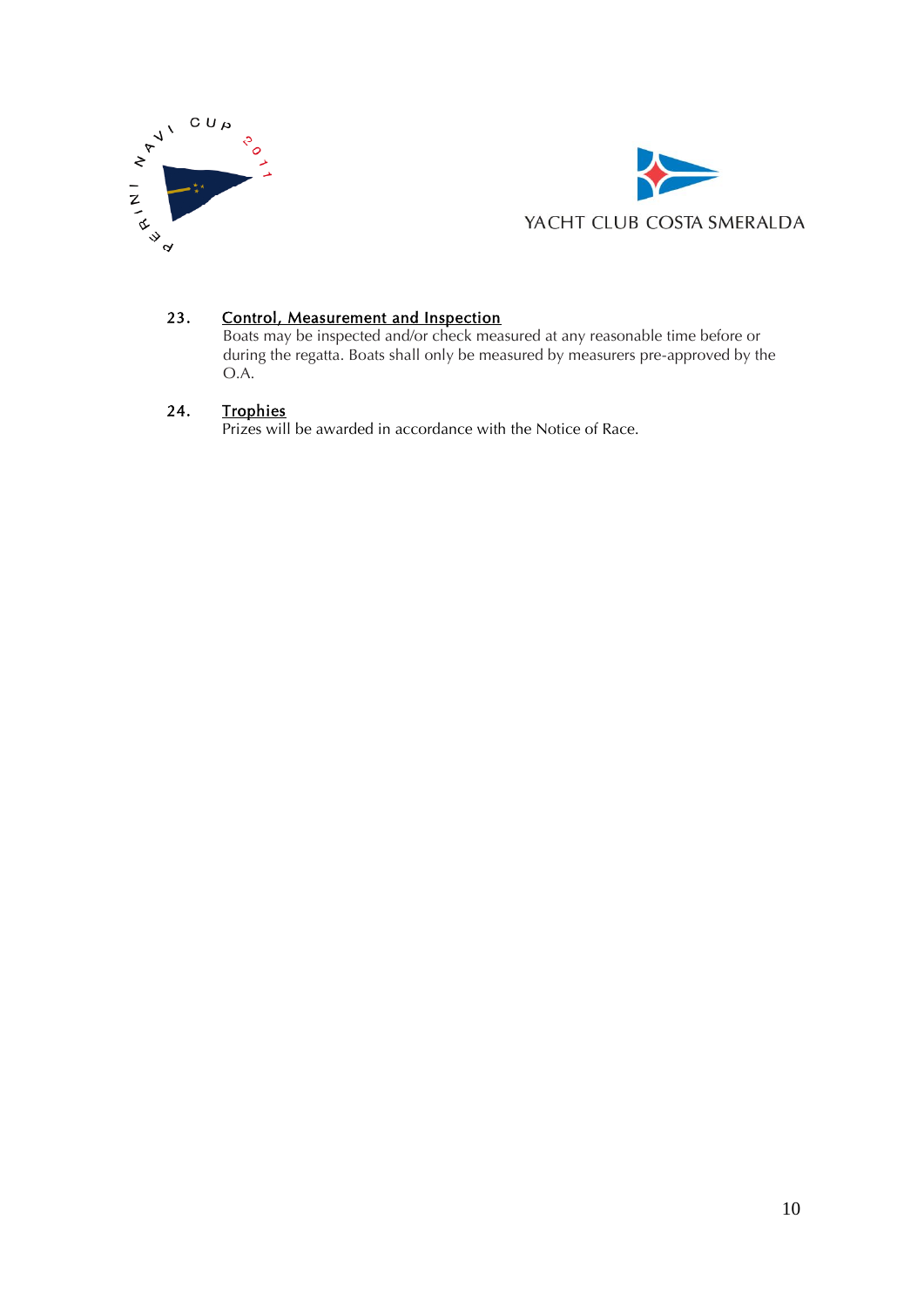



### **PERINI NAVI CUP 2011**

**Porto Cervo, 1st - 4 th September 2011**

## **Sailing Instruction – Appendix ALPHA START ORDER**

|                 | YACHT NAME            | <b>GPH</b> | minutes      |
|-----------------|-----------------------|------------|--------------|
| $\mathbf{I}$    | PRINCIPESSA VAIVIA    | 532,10     | 0            |
| $\mathbf{2}$    | <b>HERITAGE M</b>     | 505,30     | $\mathbf{2}$ |
| 3               | <b>ATMOSPHERE</b>     | 499,00     | 4            |
| 4               | <b>PERSEUS</b>        | 468,80     | 6            |
| 5               | <b>FEICITA WEST</b>   | 468,20     | 8            |
| 6               | <b>MALTESE FALCON</b> | 458,70     | 10           |
| 7               | <b>MELEK</b>          | 457,10     | 12           |
| 8               | <b>FIDELIS</b>        | 456,30     | 4            |
| 9               | <b>OHANA</b>          | 445,70     | 16           |
| $\overline{0}$  | <b>PARSIFAL III</b>   | 444,70     | 18           |
| П               | <b>HELIOS</b>         | 442,40     | 20           |
| 12              | <b>PHANTALASSA</b>    | 438,90     | 22           |
| 3               | <b>HERITAGE</b>       | 437,10     | 24           |
| $\overline{14}$ | <b>SELENE</b>         | 435,40     | 26           |
| 15              | <b>SALUTE</b>         | 381,30     | 28           |